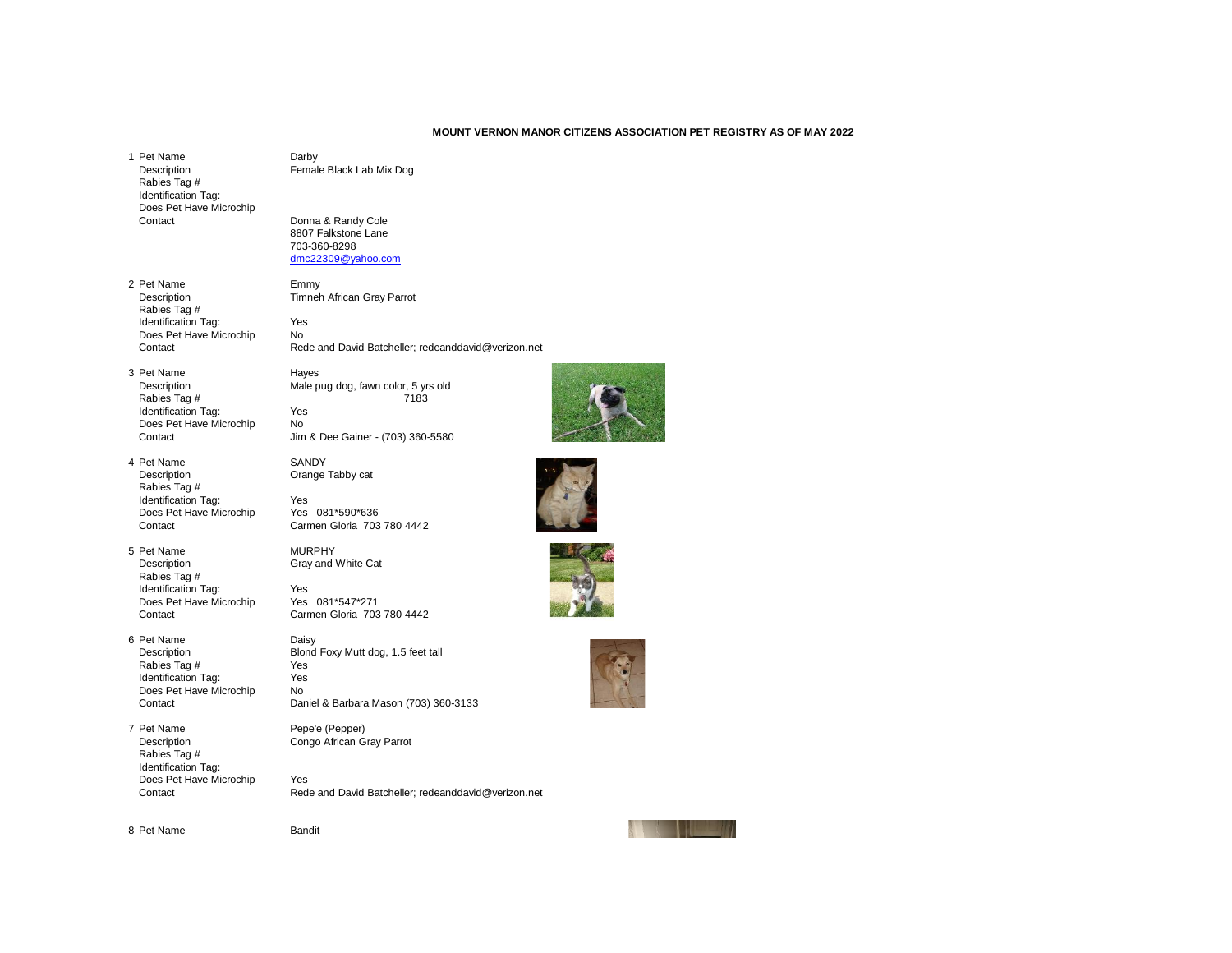| Description<br>Rabies Tag #<br>Identification Tag:<br>Does Pet Have Microchip<br>Contact                | Brown Male Dachshund Dog, approx. 20 lbs<br>300377<br>Yes<br><b>No</b><br>Lisa Diernisse or AI Skudlarek 703 360-8779                                                                                                      |
|---------------------------------------------------------------------------------------------------------|----------------------------------------------------------------------------------------------------------------------------------------------------------------------------------------------------------------------------|
| 9 Pet Name<br>Description<br>Rabies Tag #<br>Identification Tag:<br>Does Pet Have Microchip<br>Contact  | <b>TREVOR</b><br>Rat Terrier dog - White and sable with docked tail<br>Yes<br>Yes 081*569*331<br>Carmen Gloria 703 780 4442                                                                                                |
| 10 Pet Name<br>Description<br>Rabies Tag #<br>Identification Tag:<br>Does Pet Have Microchip<br>Contact | Keo<br>Mostly Blind, 13 yr old black lab dog - female<br>Pink collar; no tags<br><b>Yes</b><br>Marla Grewelle 703 780-2324                                                                                                 |
| 11 Pet Name<br>Description<br>Rabies Tag #<br>Identification Tag:<br>Does Pet Have Microchip<br>Contact | Diva<br>5 yr old chocolate lab dog - female<br>Pink and white collar - no tags<br>Yes<br>Marla Grewelle 703 780-2324                                                                                                       |
| 12 Pet Name<br>Description<br>Rabies Tag #<br>Identification Tag:<br>Does Pet Have Microchip<br>Contact | Emma<br>Blue/Grey Weimaraner dog female - Puppy (as of 8/07)<br>Pink collar - no tags<br>Yes<br>Marla Grewelle 703 780-2324                                                                                                |
| 13 Pet Name<br>Description<br>Rabies Tag #<br>Identification Tag:<br>Does Pet Have Microchip<br>Contact | Hero<br>Field-type English Setter dog, white with orange/brown ticking; medium size and approximately 50 lbs.<br>3900<br>Yes<br>Yes<br>Dean and Christina Smith, 703 360-2367                                              |
| 14 Pet Name<br>Description<br>Rabies Tag #<br>Identification Tag:<br>Does Pet Have Microchip<br>Contact | Amy<br>Tri-colored beagle female dog; nine years old.<br>2007 TAG 035208<br>Yes<br>Yes<br>GABRIELE DAVENPORT, 8610 FALKSTONE LANE, ALEXANDRIA, VA 22309, Ph - 703 619-1282 (home) and 703 798-9817 or 703 898-9532 (cells) |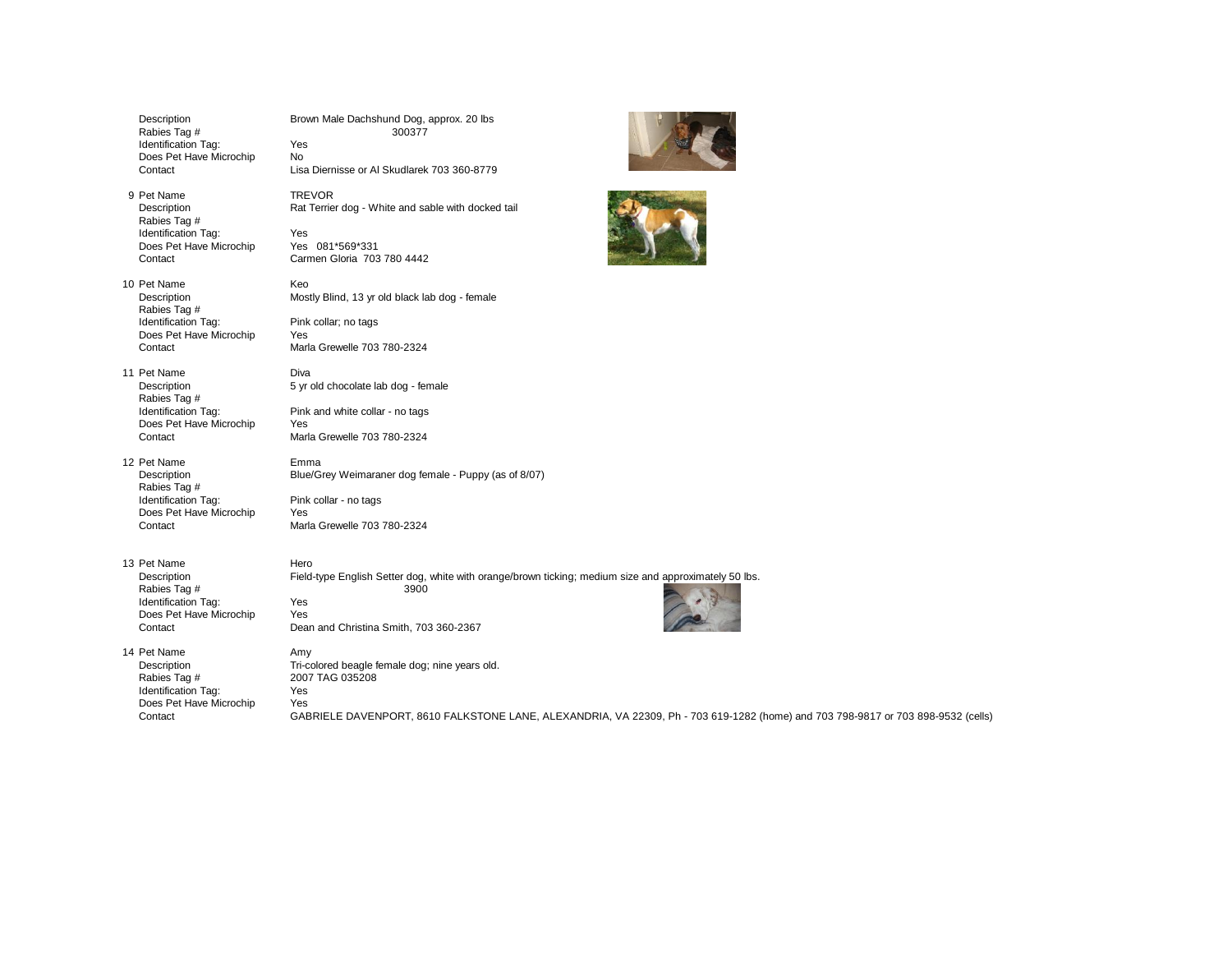| 15 Pet Name                                                                                             | Mosly                                                                                                                                                                                                          |
|---------------------------------------------------------------------------------------------------------|----------------------------------------------------------------------------------------------------------------------------------------------------------------------------------------------------------------|
| Description                                                                                             | Tri-colored beagle male dog; ten years old                                                                                                                                                                     |
| Rabies Tag #                                                                                            | 2007 TAG 035209                                                                                                                                                                                                |
| Identification Tag:                                                                                     | Yes                                                                                                                                                                                                            |
| Does Pet Have Microchip                                                                                 | Yes                                                                                                                                                                                                            |
| Contact                                                                                                 | GABRIELE DAVENPORT, 8610 FALKSTONE LANE, ALEXANDRIA, VA 22309, Ph - 703 619-1282 (home) and 703 798-9817 or 703 898-9532 (cells)                                                                               |
| 16 Pet Name                                                                                             | Rocks                                                                                                                                                                                                          |
| Description                                                                                             | Black/Brown Dog with white markings, 50 lbs.                                                                                                                                                                   |
| Rabies Tag #                                                                                            | N/A                                                                                                                                                                                                            |
| Identification Tag:                                                                                     | Yes                                                                                                                                                                                                            |
| Does Pet Have Microchip                                                                                 | Yes                                                                                                                                                                                                            |
| Contact                                                                                                 | Bob Sachs, 8803 Falkstone Lane, 703 360-5277, skifaster@cox.net                                                                                                                                                |
| 17 Pet Name                                                                                             | Fred the Cat                                                                                                                                                                                                   |
| Description                                                                                             | Black, with white tummy. Indoor cat, 19lbs (rotund)                                                                                                                                                            |
| Rabies Tag #                                                                                            | N/A                                                                                                                                                                                                            |
| Identification Tag:                                                                                     | No                                                                                                                                                                                                             |
| Does Pet Have Microchip                                                                                 | No                                                                                                                                                                                                             |
| Contact                                                                                                 | Bob Sachs, 8803 Falkstone Lane, 703 360-5277, skifaster@cox.net                                                                                                                                                |
| 18 Pet Name                                                                                             | Noelle the Cat                                                                                                                                                                                                 |
| Description                                                                                             | Grey, Brown and White Tabby cat. About 6 lbs. Indoor cat.                                                                                                                                                      |
| Rabies Tag #                                                                                            | N/A                                                                                                                                                                                                            |
| Identification Tag:                                                                                     | No                                                                                                                                                                                                             |
| Does Pet Have Microchip                                                                                 | No                                                                                                                                                                                                             |
| Contact                                                                                                 | Bob Sachs, 8803 Falkstone Lane, 703 360-5277, skifaster@cox.net                                                                                                                                                |
| 19 Pet Name                                                                                             | Holly the Cat                                                                                                                                                                                                  |
| Description                                                                                             | Black cat. About 6 lbs. Indoor cat.                                                                                                                                                                            |
| Rabies Tag #                                                                                            | N/A                                                                                                                                                                                                            |
| Identification Tag:                                                                                     | No                                                                                                                                                                                                             |
| Does Pet Have Microchip                                                                                 | No                                                                                                                                                                                                             |
| Contact                                                                                                 | Bob Sachs, 8803 Falkstone Lane, 703 360-5277, skifaster@cox.net                                                                                                                                                |
| 20 Pet Name                                                                                             | Dulcie-                                                                                                                                                                                                        |
| Description                                                                                             | 12lb black and white Rat Terrier Dog,                                                                                                                                                                          |
| Rabies Tag #                                                                                            | 1/2/2014                                                                                                                                                                                                       |
| Identification Tag:                                                                                     | Yes                                                                                                                                                                                                            |
| Does Pet Have Microchip                                                                                 | Yes                                                                                                                                                                                                            |
| Contact                                                                                                 | Don and Missy LaVallee, 8729 Oak Leaf Drive, 703 360-6567                                                                                                                                                      |
| 21 Pet Name<br>Description<br>Rabies Tag #<br>Identification Tag:<br>Does Pet Have Microchip<br>Contact | <b>Bitzy</b><br>Natural eared, docked tail, Doberman Pinscher Dog, tan and black, weighs 70 pounds, spayed female,<br>FC 118129<br>Yes<br>Yes<br>John and Dianne Tippins<br>8604 Gateshead Rd.<br>703-780-4276 |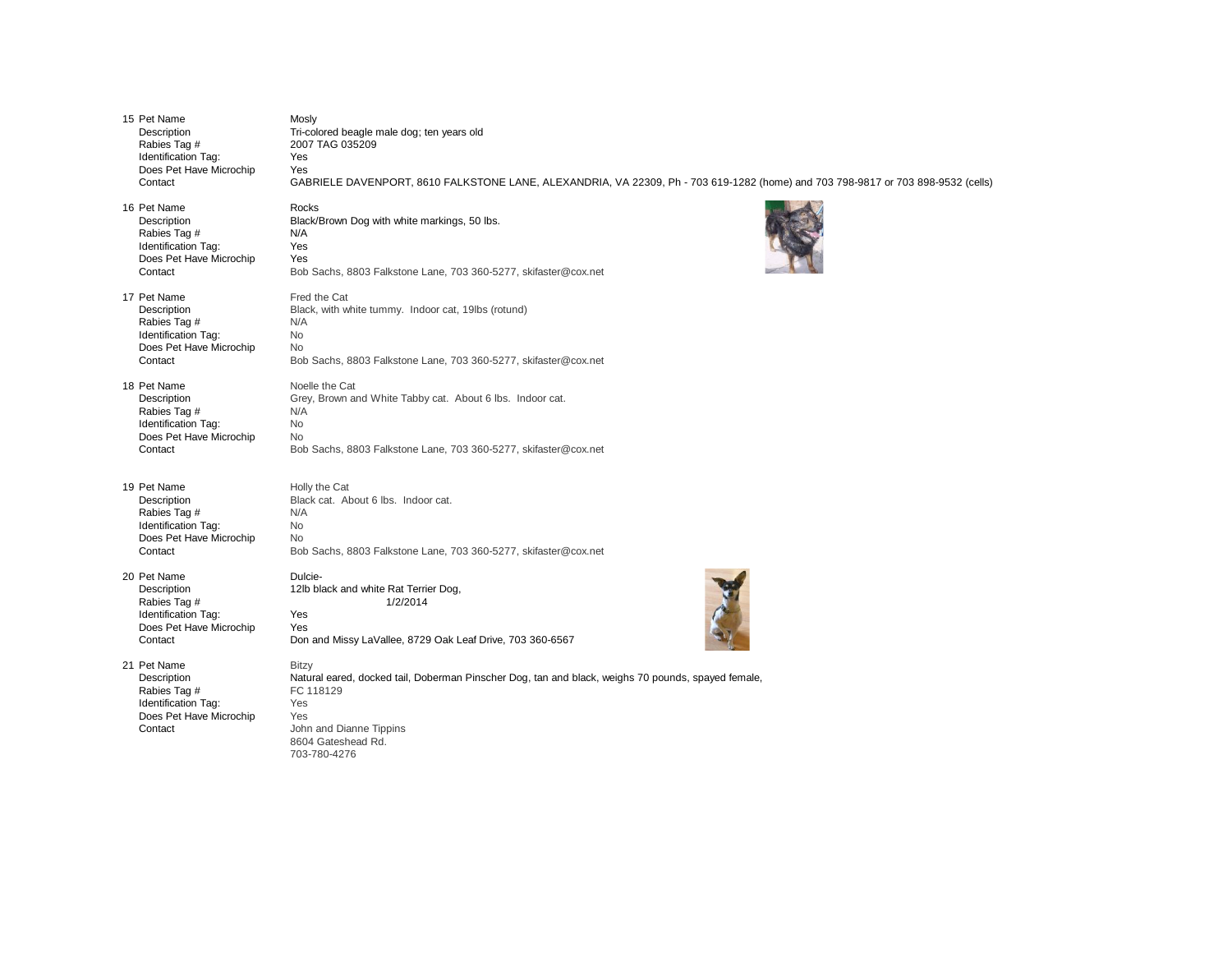22 Pet Name Hershey Description Chocolate Lab dog, 9 years old<br>
Rabies Tag # N/A Rabies Tag  $#$ Identification Tag: N/A Does Pet Have Microchip **Contact** 

 $N/A$ Donna Lorge, 8639 Gateshead Road, 757-651-8856

23 Pet Name Bentley on left. JJ on right Rabies Tag # Identification Tag: Does Pet Have Microchip Contact Tim and Robin Gardiner

Description Both chocolate labrador dogs



703-932-7940. 703-258-4019 8718 Falkstone Lane Alex, va 22309

## 24 Pet Name Tyler Rabies Tag # #2293339 Identification Tag:<br>Does Pet Have Microchip

- 25 Pet Name Fritz Rabies Tag # 2293340 Identification Tag:
- 26 Pet Name Sasha<br>Description Black la Rabies Tag # Yes Identification Tag: Fairfax Co. dog tag Does Pet Have Microchip No
- 27 Pet Name Daisy Rabies Tag # Identification Tag: Fairfax Co. dog tag
- 28 Pet Name Cruiser Rabies Tag # Identification Tag: Does Pet Have Microchip Contact Yves Fischer

Description Male, German Shepherd Dog, Black & Red; DOB 4/22/08; \*\*Tyler has 2 distinct black spots on his tongue

Microchip #021 514 284, Registered with HomeAgain Contact [My contact info: Lindsay Gainer, 8801 Lea Lane; 571-215-0710 \(cell\); lgainerva@yahoo.com](mailto:lgainerva@yahoo.com)

Description Male, German Shepherd Dog, Black & Tan; DOB 7/1/07; Fitz has gold colored eyes

Does Pet Have Microchip Microchip #985 121 011 278 240, Registered with HomeAgain Contact [My contact info: Lindsay Gainer, 8801 Lea Lane; 571-215-0710 \(cell\); lgainerva@yahoo.com](mailto:lgainerva@yahoo.com)

Black labrador retriever mix, 65 lbs. Contact Verna & Bill Baer/703-922-8266

Description Black labrador retriever, 98 lbs.<br>
Rabies Tag # Yes Does Pet Have Microchip Yes, BUT chip will identify breeder, not owner Contact Verna & Bill Baer/703-922-8266

Description Male Cat, Age 5, Lt & Dark Grey and White spotted

703 746-8376 8649 Gateshead Rd.





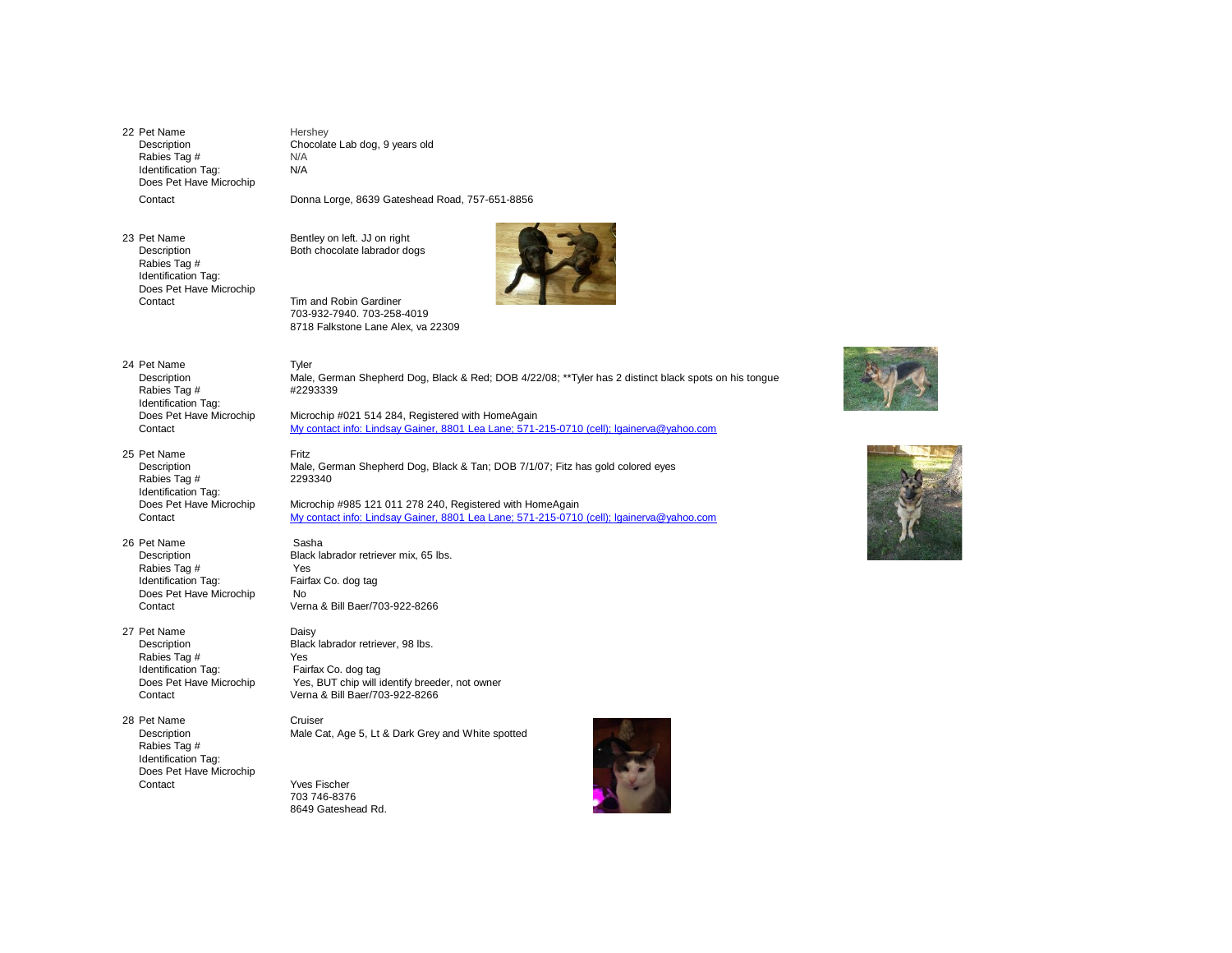29 Pet Name Gannon<br>Description example Chi Rabies Tag # Identification Tag: #106845 Does Pet Have Microchip

male Chihuahua dog, black, tan and white



Kathryn Sykes 703 360 0315 703 839 0249 (cell)



30 Pet Name Spex<br>Description German Rabies Tag # Currentication Tag: N/A Identification Tag: N/A<br>Does Pet Have Microchip N/A Does Pet Have Microchip<br>Contact

German Shepherd Mix Dog<br>Current Linda Kristoff, 4603 W. Marcia Court Alexandria, VA 22309

Large Tan and Black Boxer type Dog<br>Current



- 31 Pet Name Lucky<br>Description Large Rabies Tag # Current<br>
Identification Tag: N/A Identification Tag: N/A<br>Does Pet Have Microchip N/A Does Pet Have Microchip<br>Contact
- 32 Pet Name Tucker<br>Description Male Cl Rabies Tag # N/A<br>Identification Tag: N/A Identification Tag: N/A<br>Does Pet Have Microchip N/A Does Pet Have Microchip<br>Contact

Linda Kristoff, 4603 W. Marcia Court Alexandria, VA 22309 Male Chocolate Lab Dog<br>N/A

Linda & Brian Quigley, 8708 Falkstone Lane, 703 780-3823 Email: bbquigley@cox.net

33 Pet Name Billi<br>Description Gre Rabies Tag # N/A<br>Identification Tag: N/A Identification Tag: N/A<br>Does Pet Have Microchip N/A Does Pet Have Microchip<br>Contact

Grey tabby cat, has some light grey stripes here and there.<br>N/A Mohammad and Fauzia at 8632 Gateshead rd, zubair.fauzia@yahoo.com

34 Pet Name Reepi (Reepicheep) Reepicheep (Reepi) Description Fawn Chihuahua - P Fawn Chihuahua - Pug Mix Dog - 12 lbs Rabies Taq #  $N/A$ Rabies Tag  $#$ Identification Tag: Yes<br>Does Pet Have Microchip No No Does Pet Have Microchip No<br>Contact Sam and Drew Barnes 571.276.9041 or sam.drew@verizon.net 4323 Granada Street